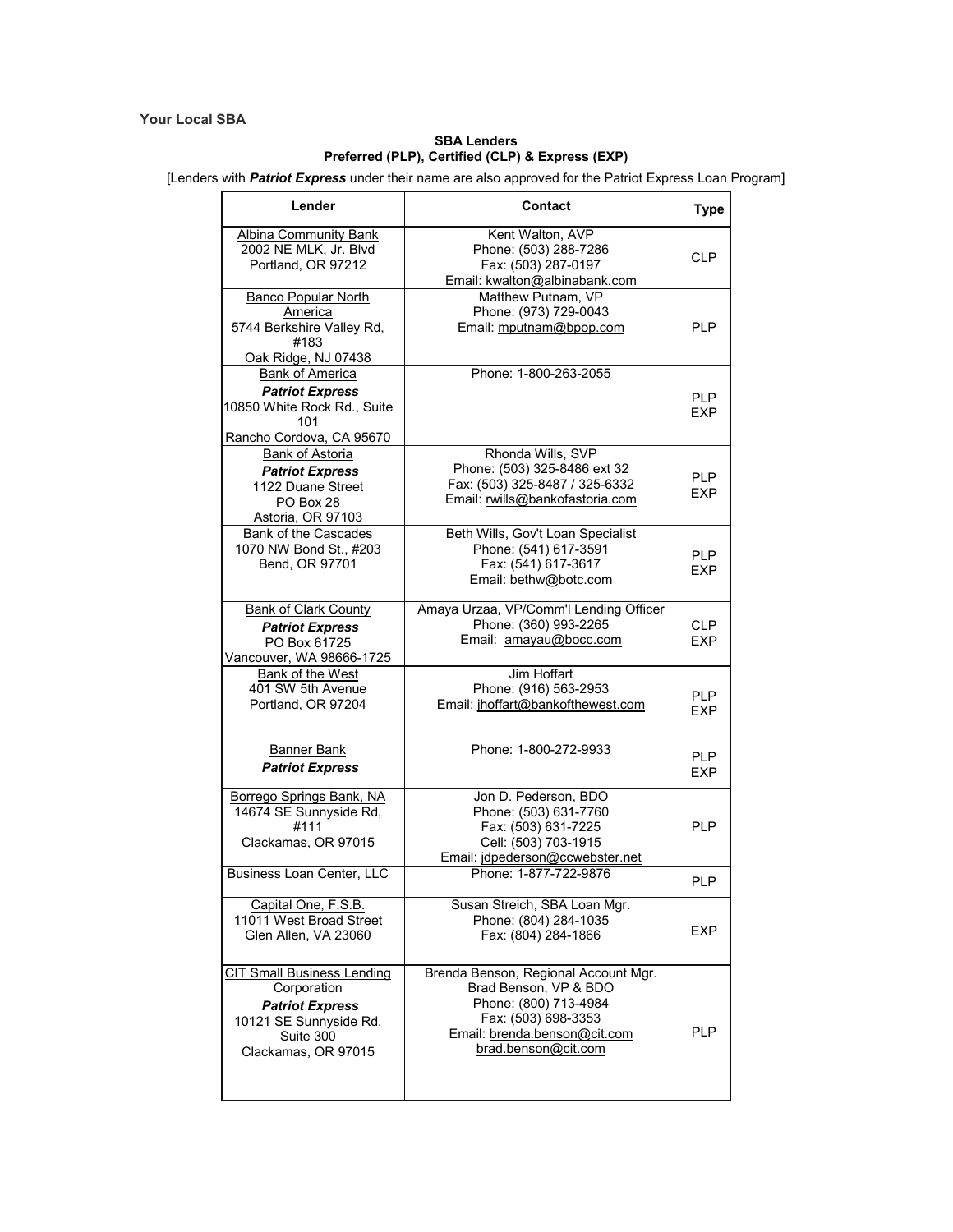| City Bank (Washington Only)<br>PO Box 97007<br>Lynnwood, WA 98046-9707                                                        | James P. Carroll, VP<br>Phone: (425) 745-5933<br>Fax: (425) 743-7866<br>Email: jcarroll@citybank.com                               | <b>PLP</b>               |
|-------------------------------------------------------------------------------------------------------------------------------|------------------------------------------------------------------------------------------------------------------------------------|--------------------------|
| <b>Columbia Community Credit</b><br>Union<br>PO Box 324<br>Vancouver, WA 98666                                                | Coletta M. Bruce, VP, Business Lending<br>Phone: (360) 619-3062<br>Toll Free: 1-800-699-4009<br>Fax: (360) 619-3080                | EXP                      |
| <b>Columbia River Bank</b><br>420 E Third Street, Suite 200<br>PO Box 1050<br>The Dalles, OR 97058                            | Britt W. Thomas, VP & Loan Administrator<br>Phone: (541) 298-3167<br>Fax: (541) 296-3219<br>Email: bthomas@columbiariverbank.com   | <b>CLP</b>               |
| Comerica Bank--California<br>724 Columbia St. NW, Suite<br>205<br>Olympia, WA 98501                                           | <b>Wil Gilmer</b><br>Phone: 1-888-655-4500                                                                                         | EXP                      |
| Commerce Bank, N.A.<br>One Royal Road<br>PO Box 2480,<br>Flemington, NJ 08822                                                 | Thomas W. Ort, VP<br>Phone: 1-800-722-2005                                                                                         | <b>PLP</b>               |
| <b>Community National Bank</b><br>900 Canterbury Place, Suite<br>300<br>Escondido, CA 92025                                   | Gary Youmans, EVP<br>Phone: (760) 432-1120<br>Email: gyoumans@comnb.com                                                            | <b>PLP</b><br>EXP        |
| <b>Community South Bank</b><br>Small Business Lending Div.<br>PO Box 1783<br>Rohnert Park, CA 94927                           | Toni Sprouse, VP, Business Development<br>Phone: 707-795-4322<br>Fax: 707-795-1193<br>Email:<br>tsprouse@communitysouthlending.com | <b>PLP</b>               |
| <b>Community West Bank</b><br><b>Patriot Express</b><br>243 SW Scalehouse Loop,<br>Suite 3B<br>Bend, OR 97702                 | Cathie Hendrix, VP<br>Oregon SBA Division<br>Phone: (541) 382-2701<br>Fax: (541) 382-2320<br>Email: chendrix@communitywestbank.com | <b>PLP</b>               |
| First Independent Bank<br>1220 Main Street, #355<br>PO Box 8904<br>Vancouver, WA 98668                                        | Lashell Carrick, AVP Community Banking<br>Phone: (360) 619-4444<br>Fax: (360) 619-5732<br>Email: lashell.carrick@firstindy.com     | <b>PLP</b><br><b>EXP</b> |
| <b>First Standard Bank</b><br>1000 Wilshire Blvd, #100<br>Los Angeles, CA, 90017                                              | Ki H. Hong, SVP<br>Phone: 213-892-1180<br>Fax: 213-892-1199                                                                        | <b>PLP</b>               |
| <b>G.E. Capital Small Business</b><br><b>Finance Corporation</b><br>5335 SW Meadows Rd,<br>Suite 450<br>Lake Oswego, OR 97035 | Tom Pretty, Sr. Account Mgr.<br>Phone: (503) 603-1515<br>Fax: (503) 603-1516<br>Email: thomas.pretty@ge.com                        | PLP                      |
| <b>KeyBank</b><br><b>Patriot Express</b><br>5075 SW Griffith Drive, Suite<br>150<br>Beaverton, OR 97005                       | Dolores M. Harold, VP, SBA Specialist<br>Phone: (503) 672-3101<br>Fax: (503) 672-3119<br>Email: dolores_m_harold@keybank.com       | <b>PLP</b><br><b>EXP</b> |
| <b>Kitsap Bank</b><br>1700 Mile Hill Dr, Bldg. 700<br>Port Orchard, WA 98366                                                  | Scott Harvey, VP<br>Phone: (360) 876-2297<br>Fax: (360) 876-7869                                                                   | <b>PLP</b>               |
| <b>Matrix Capital Bank</b><br>10260 SW Greenburg, Suite<br>400<br>Portland, OR 97223                                          | Dave Painter, SrBDO<br>Phone: (503) 535-8808<br>Fax: (503) 639-7807<br>Email: dpainter@matrixbancorp.com                           | PLP                      |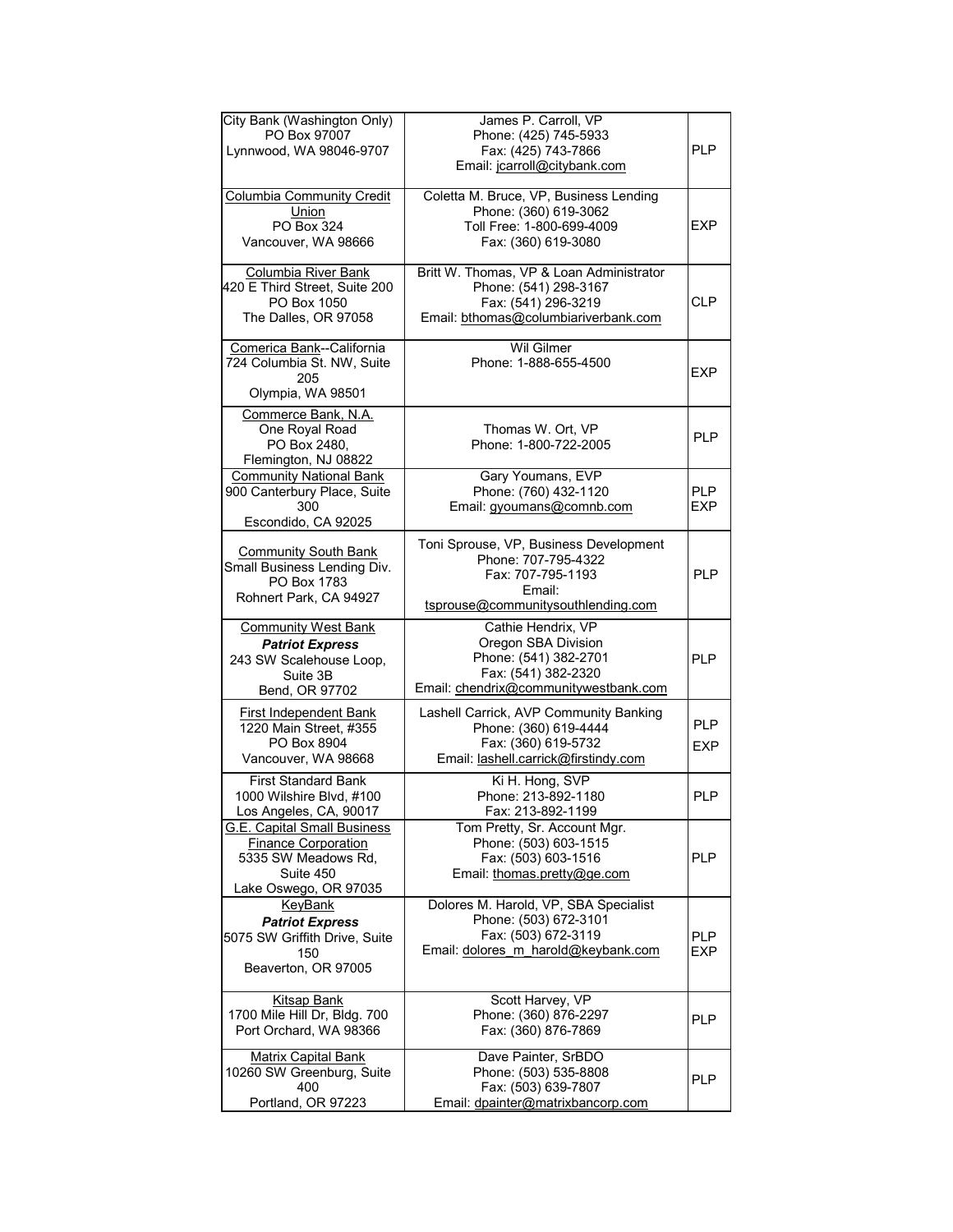| <b>MBank</b><br>3636 NE Broadway<br>Portland, OR 97232      | Derek J. Raab, Commercial Banking<br>Phone: (503) 674-3196<br>Fax: 503-467-4253 | <b>CLP</b>        |
|-------------------------------------------------------------|---------------------------------------------------------------------------------|-------------------|
|                                                             | Email: draab@mbankonline.com                                                    |                   |
| <b>Newtek Small Business</b>                                | Mike Goldberg, Referral Mgr.                                                    |                   |
| Finance<br>462 7th Avenue, 14th Floor<br>New York, NY 10018 | Toll Free: 1-866-NEW-1TEK<br>Email: mgoldberg@newteksbfinance.com               | <b>PLP</b>        |
| Oregon Pacific Banking                                      | K.C. Short, VP/Guaranteed Lending Mgr.                                          |                   |
| Company<br>PO Box 22000                                     | Phone: (541) 997-7121<br>Fax: (541) 997-2774                                    | CLP               |
| Florence, OR 97439                                          | Email: kc@opbc.com                                                              |                   |
| Pacific Continental Bank                                    | Damon R. Rose, AVP & CLO                                                        |                   |
| PO Box 10727                                                | Phone: (541) 686-8685                                                           |                   |
| Eugene, OR 97440                                            | Fax: (541) 344-2843                                                             |                   |
|                                                             | Email: damon.rose@therightbank.com                                              |                   |
|                                                             |                                                                                 | <b>PLP</b><br>EXP |
| Pacific International Bank                                  | Bong Jin Chang, VP                                                              |                   |
| 4708 Hastings Place                                         | Phone: (503) 635-3800                                                           |                   |
| Lake Oswego, OR 97035                                       | Fax: (503) 635-3800<br>Cell: (503) 504-4885                                     | <b>PLP</b>        |
|                                                             | Email: bichang@pibank.com                                                       |                   |
| <b>Pacific Northwest Bank</b>                               | Dan Givens, VP                                                                  |                   |
| PO Box 840                                                  | Phone: (206) 340-4733                                                           | <b>PLP</b>        |
| Seattle, WA 98111                                           | Fax: (206) 587-2632                                                             |                   |
| <b>Peoples Bank of Commerce</b>                             | Thomas Knox, VP                                                                 |                   |
| <b>Patriot Express</b>                                      | Phone: (541) 774-7664                                                           |                   |
| 750 Biddle Road                                             | Fax: (541) 773-5896<br>Email:                                                   | <b>PLP</b>        |
| Medford, OR 97504                                           | thomask@peoplesbankofcommerce.com                                               |                   |
| Pinnacle Bank                                               | Charlie Hopkins, Sr. VP/Chief Credit Ofr.                                       |                   |
| 8880 SW Nimbus Avenue,                                      | Phone: (503) 644-3000                                                           | <b>EXP</b>        |
| Suite D                                                     | Fax: (503) 643-4459                                                             |                   |
| Beaverton, OR 97008                                         | Email: chopkins@pinnaclebankoregon.com                                          |                   |
| Silver State Bank                                           | Kellyn Beeck, VP & SBA Business Dev't                                           |                   |
| <b>Patriot Express</b><br>Portland Office                   | Officer                                                                         | <b>PLP</b>        |
| 121 SW Salmon St, 11th                                      | Phone: (503) 248-2122                                                           | <b>EXP</b>        |
| Floor                                                       | Cell: (503) 819-8213<br>Fax: (503) 617-1550                                     |                   |
| Portland, OR 97204                                          |                                                                                 |                   |
| <b>Silver State Bank</b>                                    | Jerry Casteel, VP & Mgr.                                                        |                   |
| <b>Patriot Express</b>                                      | Phone: (503) 617-6611                                                           | <b>PLP</b>        |
| <b>Beaverton Office</b>                                     | Fax: (503) 617-1550<br>Email: jcasteel@nwsba.com                                | <b>EXP</b>        |
| 1800 NW 167th Place, #110<br>Beaverton, OR 97006            |                                                                                 |                   |
|                                                             |                                                                                 |                   |
| <b>Sterling Savings Bank</b><br><b>Patriot Express</b>      | Phone: 1-888-702-7759                                                           | <b>PLP</b>        |
| <b>Temecula Valley Bank</b>                                 | Steven Alkana                                                                   |                   |
| 500 108th Avenue NE, 9th                                    | Phone: (503) 534-3584                                                           | <b>PLP</b>        |
| Floor<br>Bellevue, WA 98004                                 | Email: salkana@temvalbank.com                                                   |                   |
| <b>Twin City Bank</b>                                       | Ed Holloway                                                                     |                   |
| 729 Vandercook Way                                          | Phone: (360) 414-4101                                                           | CLP               |
| Longview, WA 98632                                          | Fax: (360) 414-5278                                                             |                   |
|                                                             |                                                                                 |                   |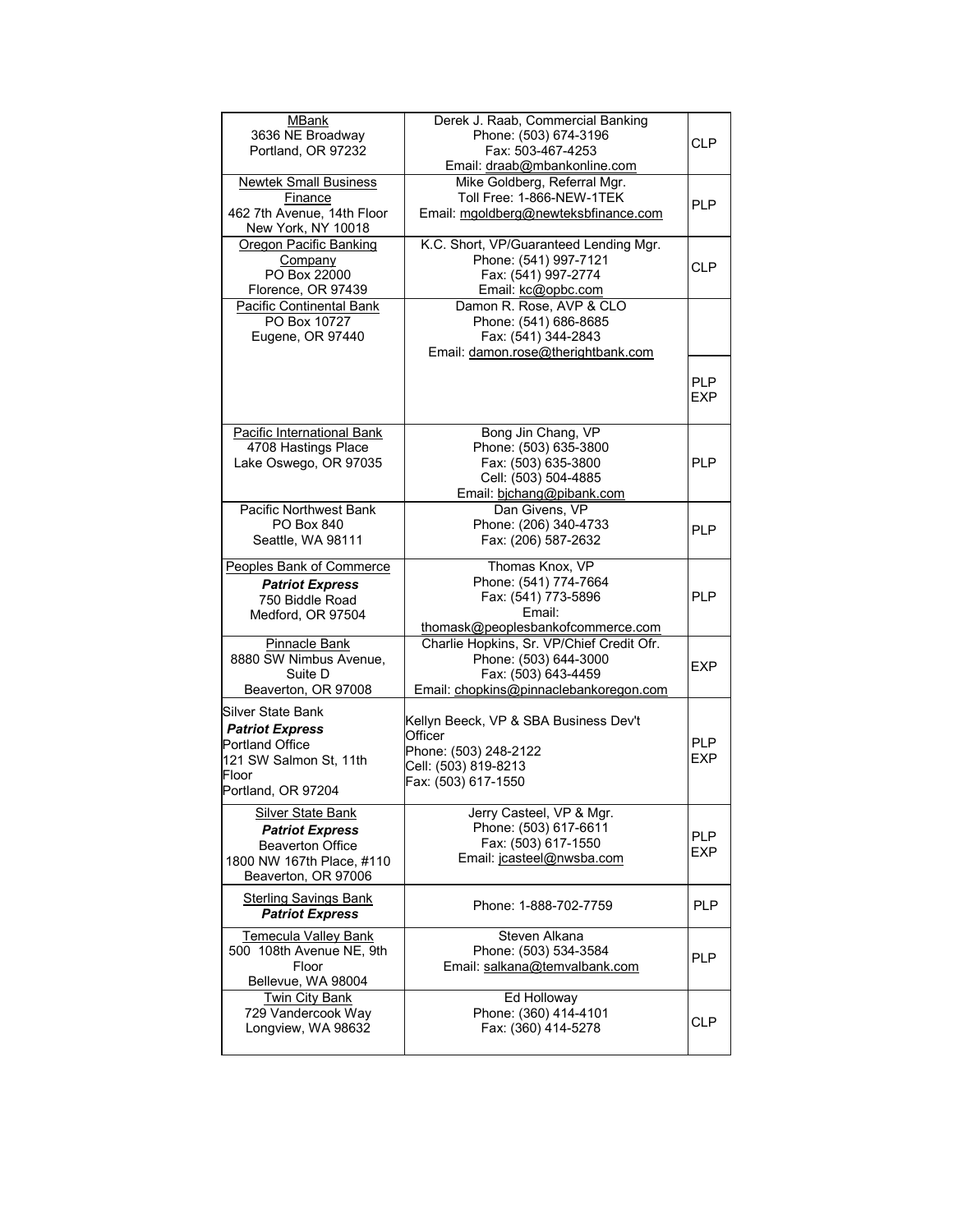| Umpqua Bank                                          | Bob K. Moore, SVP/Government Guaranteed                |                          |
|------------------------------------------------------|--------------------------------------------------------|--------------------------|
| <b>Patriot Express</b>                               | Lending Division Mgr.                                  |                          |
| 2440 Sixth Street                                    | Phone: (707) 269-3120                                  |                          |
| PO Box 1007                                          | Fax: (707) 476-2995                                    | <b>PLP</b>               |
| Eureka, CA 95501                                     | Email: bobmoore@umpquabank.com                         |                          |
|                                                      |                                                        |                          |
|                                                      | George Martin, VP                                      |                          |
| <b>United Central Bank</b>                           | Phone: 972-485-7248                                    |                          |
| 4555 W. Walnut Street                                | Fax: 972-276-3972                                      | <b>PLP</b>               |
| Garland, TX 75042,                                   | Email: sbadept@ucbtx.com                               |                          |
|                                                      | Debbie Caterson, Sr. Business Development              |                          |
| <b>UPS Capital</b>                                   | Officer                                                |                          |
| 242 Laurel Drive                                     | Phone: 541-957-2737                                    | <b>PLP</b>               |
| Roseburg, OR 97470                                   | Cell: 541-430-2001                                     |                          |
|                                                      | Fax: 541-957-2778                                      |                          |
|                                                      | Email: dcaterson@ups.com                               |                          |
| U.S. Bank, NA                                        | Please phone: 888-SBA-EZ4U (722-3948)                  |                          |
| <b>Patriot Express</b>                               |                                                        |                          |
| 9918 Hibert Street                                   |                                                        |                          |
| San Diego, CA 92131-1018<br>Portland Loan Production |                                                        | <b>PLP</b>               |
| Office:                                              |                                                        | <b>EXP</b>               |
| U.S. Bank, SBA Division                              |                                                        |                          |
| 111 SW Fifth Ave                                     |                                                        |                          |
| Portland, OR 97204                                   |                                                        |                          |
| Uniti Bank                                           |                                                        |                          |
| 6301 Beach Blvd, #100                                | James Jeong, VP<br>Phone: 714-736-5703                 | PI <sub>P</sub>          |
| Buena Park, CA 90621                                 |                                                        |                          |
| <b>Wachovia Small Business</b>                       | Edwin Randall, Business Development Officer            |                          |
| Capital                                              | Phone: 503-533-0451                                    |                          |
| 1620 E Roseville Parkway,                            | Toll Free: 800-722-3066                                | <b>PLP</b>               |
| #100                                                 | Email: ed.randall@wachoviasbc.com                      |                          |
| Roseville, CA 95661                                  |                                                        |                          |
| Wells Fargo Bank, NA                                 |                                                        |                          |
| <b>Patriot Express</b>                               | Portland, NW Oregon & SW Washington                    |                          |
| Portland, NW Oregon & SW                             | contact:                                               |                          |
| Washington:<br><b>SBA Lending Division</b>           | <b>Shelly Miller</b>                                   |                          |
| 9900 SW Greenburg Rd,                                | Toll Free: (866) 287-8203                              | <b>PLP</b>               |
| Suite 110                                            | Email: millshl@wellsfargo.com                          | <b>EXP</b>               |
| Portland, OR 97223                                   | Greater Oregon contact:                                |                          |
| Greater Oregon:                                      | <b>Kelly Mears</b>                                     |                          |
| <b>SBA Lending Division</b>                          | Phone: (541) 408-7851<br>Email: mearske@wellsfargo.com |                          |
| 844 NE Third                                         |                                                        |                          |
| Bend, OR 97701                                       |                                                        |                          |
| <b>West Coast Bank</b>                               | Jerry Burns, VP/Mgr                                    |                          |
| <b>Patriot Express</b>                               | Phone: (360) 906-9624                                  |                          |
| Government Guaranteed                                | Toll Free: (800) 716-7474                              | <b>PLP</b>               |
| Lending Group                                        | Fax: (360) 906-9620                                    | <b>EXP</b>               |
| 500 E Broadway, Suite 380                            | Email: burnsi@wcb.com                                  |                          |
| Vancouver, WA 98660                                  |                                                        |                          |
| Zions Small Business                                 | Jess L. Richardson, VP Business                        |                          |
| <b>Finance</b>                                       | Development<br>Phone: (503) 358-3353                   |                          |
| <b>Patriot Express</b>                               | Fax: (503) 471-1422                                    | <b>PLP</b><br><b>EXP</b> |
| One World Trade Center<br>121 SW Salmon St. #1100    | Email: jrichardson@zionsbank.com                       |                          |
| Portland, OR 97204                                   |                                                        |                          |
|                                                      |                                                        |                          |

## **Additional SBA Lenders:**

American Pacific Bank Bank of California, N.A. Bank of Eastern Oregon Bank of Oswego Bank of Portland